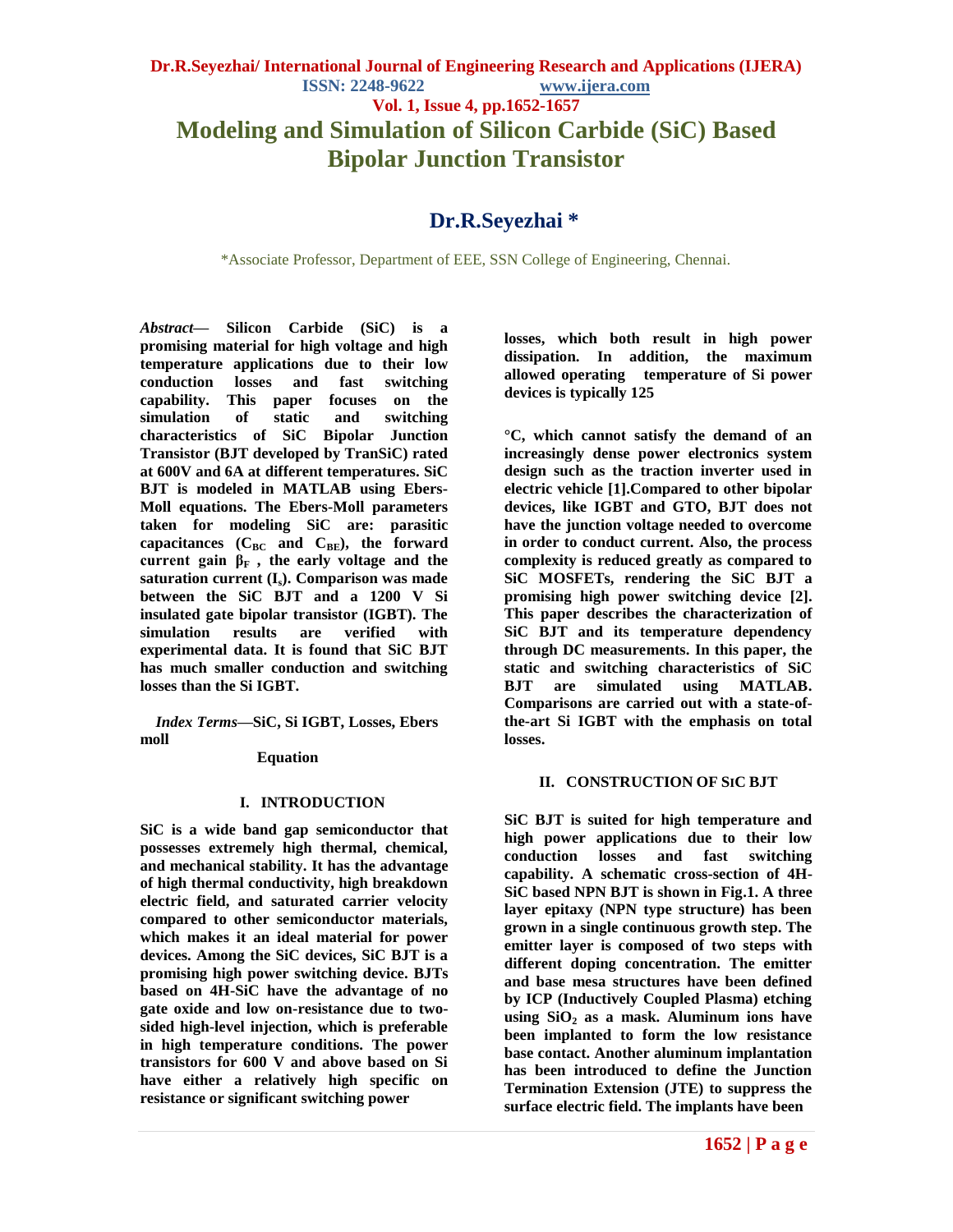# **Dr.R.Seyezhai/ International Journal of Engineering Research and Applications (IJERA) ISSN: 2248-9622 www.ijera.com Vol. 1, Issue 4, pp.1652-1657**

**activated at 1650°C. A thermal oxide under N2O environment has been grown for passivation. The emitter and base contact metals are Ni and Ni/Ti/Al respectively while bottom collector** 

**contact is based on Ni/Au. The top pad metallization is aluminum.**



Collector contact

**Fig. 1 Schematic cross-section and terminals of SiC BJT**

**The terminals of SiC BJT (BITSiC 1206) developed by Transic company is shown in Fig.2.**



## **III. MODELING OF SIC BJT**

**SiC BJT (BITSiC 1206) is modeled in MATLAB using Ebers –Moll equations [7,8]. The most important Ebers-Moll parameters which differentiates Si and SiC BJT devices are: parasitic capacitances (CBC and CBE), the** 

**forward current gain**  $\beta_F$ **, the early voltage and the saturation current (Is).**

## *1. Parasitic Capacitance*

**This capacitance governs the switching behavior of the transistor which arises between the different doping layers in the transistor. The simulated parasitic capacitance curves are shown in Figs. 3 and 4.**



**Fig.3 Simulated base collector capacitance as function of reverse biased base collector voltage**



 **Fig.4.Simulated base emitter capacitance as a function of forward biased base –**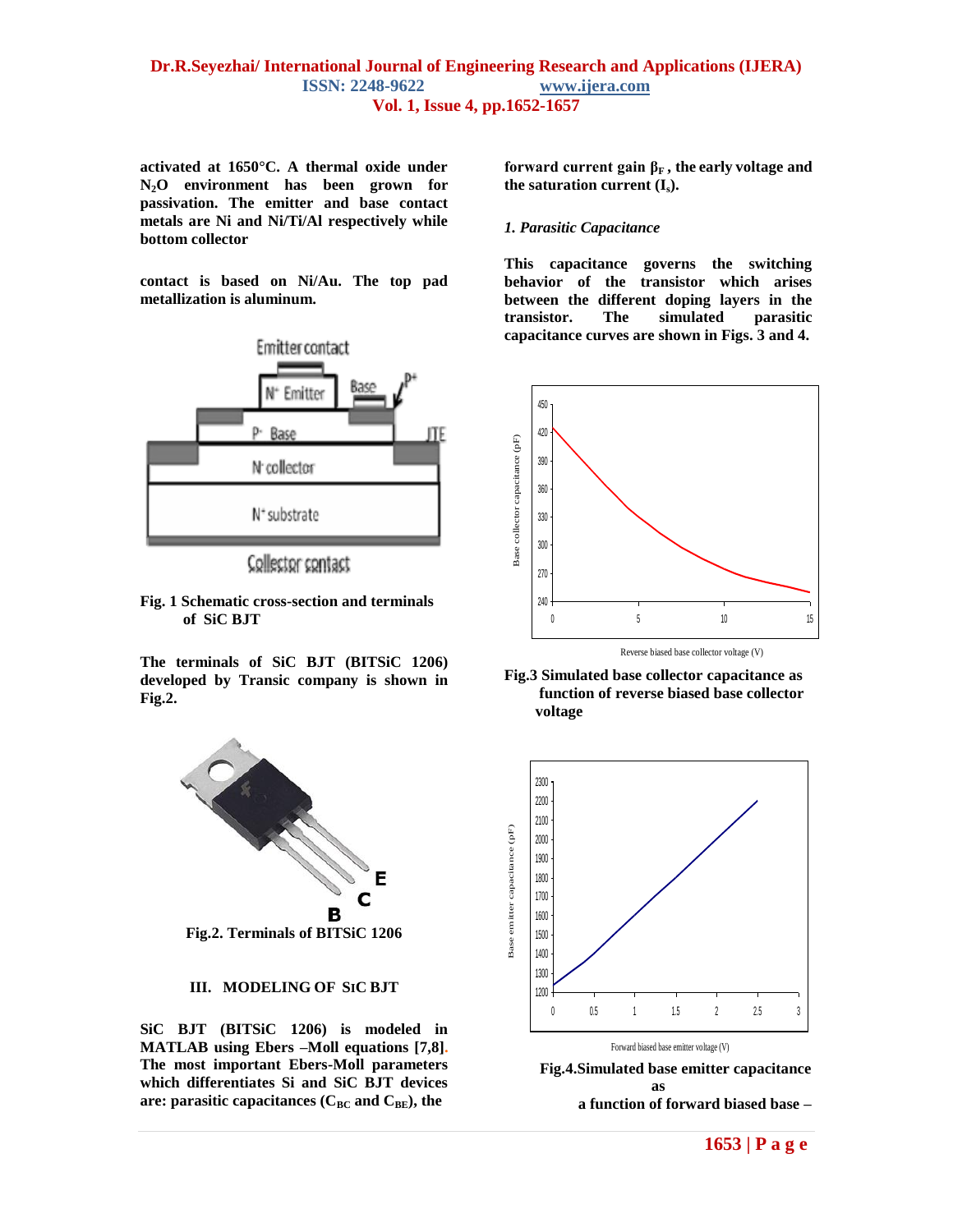#### **emitter voltage**

**From the simulated graphs, it is obvious that**  the base-collector capacitance  $(C_{BC})$  at zero **voltage is about 425pF and the base-emitter capacitance** 

**(CBE) is about 1233pF which closely match with the manufacturer's datasheet values**   $(C_{BC} = 400pF$  and  $C_{BE} = 1500pF$ .

#### *2. Early Voltage*

**In a bipolar transistor, the width of the base is reduced if the collector emitter voltage is increased. A smaller width of the base allows a large collector current passing through the transistor. The early voltage is measured by obtaining the output characteristics of the transistor for different values of base current. The set of current lines obtained from the output characteristics are extended into the second quadrant and gathered in one single point on the VCE axis and this point is referred as the early voltage [3, 4].To measure the early voltage, a voltage is applied to the baseemitter junction resulting in a base current. This result in collector current flowing through the transistor. Thereafter two different values of collector-emitter voltages are applied and the corresponding collector currents are measured. The collector-emitter voltages with the corresponding collector current are presented in Table I.**

## **Table I** Simulated values of  $V_{CE}$  and  $I_{C}$  for  **calculating early voltage**

| $V_{CE}(V)$ | $I_{C}(A)$ |
|-------------|------------|
| 5.00        | 2.85       |
| 3.56        | 2.34       |

**The early voltage is obtained as 6.25V.**

#### *3. Forward Current Gain (βF)*

**The forward current gain is the ratio between the collector current and the base current. It is not a constant parameter but depends on the collector current. The collector voltage VCC is set to 10V and the base current is swept until the collector current reached 5A.The simulated forward current gain as a function of the collector current is shown in Fig.5. The graph shows SiC** 

**BJT's ability to remain at relatively high gain at high collector current. This is an advantage compared to a Si BJT which loses a lot of its gain at high collector currents.**



**Fig.5 Simulated forward current gain as function of collector current**

#### *4. Saturation Current (Is)*

**Saturation current is defined as the current flowing through a PN junction when the junction has been saturated. It is calculated using the equation which is given by**

$$
Is = Iso\left(1 + \frac{V_{CE}}{V_A}\right) \tag{1}
$$

where, I<sub>SO</sub> represents the saturation current when  $V_{CE} = 0 V$ ,  $V_{CE}$  represents the collector –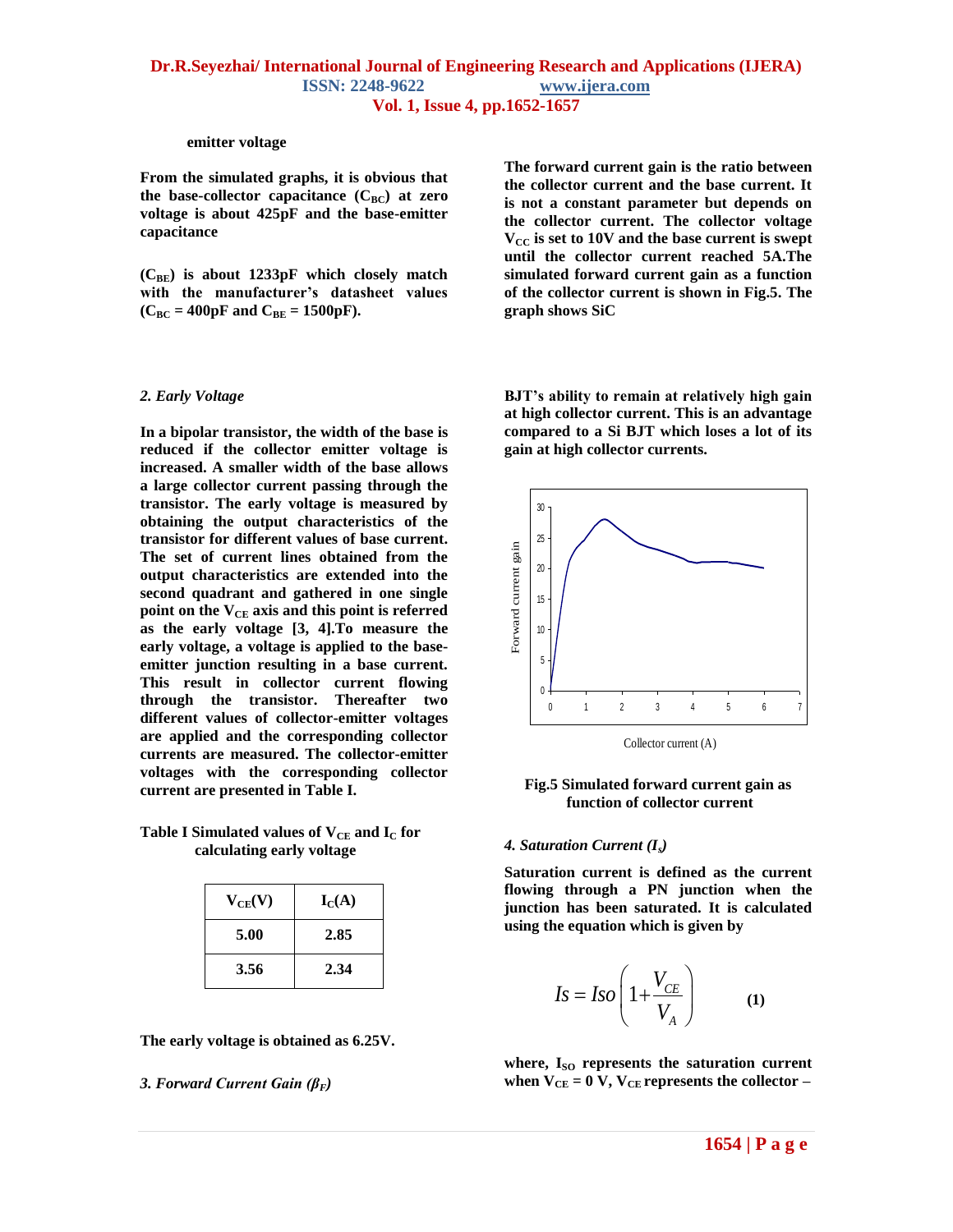emitter voltage,  $V_A$  represents the early **voltage.**

**The saturation voltage of a SiC PN junction is somewhere about 2.5-3V. The zero voltage saturation current is calculated by applying the saturation voltage to the base emitter junction. Then the resulting collector current is measured and I<sub>SO</sub> is calculated using** 

$$
I_{SO} = e^{\ln(I_C) - V_{BE}/V_t}
$$
 (2)

For  $I_C = 3.87 \text{ mA}$ ,  $V_{BE} = 2.688 \text{ V}$  and the **threshold** voltage  $V_t = 25.85 \text{ mA}$ , the zero **voltage saturation current is about 2.68x10-48 A. The modeled parameters of SiC BJT are used to obtain the static and dynamic characteristics and the values are listed in Table 4.5. Modeling of current gain and parasitic capacitances are important which determines the switching behavior of SiC BJT.** 

**Table II Parameters of SiC BJT**

| <b>Parameter</b>                                                                            | Simulated<br><b>Values</b> | Data<br>sheet<br>values    |
|---------------------------------------------------------------------------------------------|----------------------------|----------------------------|
| <b>Base Emitter</b><br>capacitance $(C_{BE})$ with<br>$V_{BE} = 0V$ and<br>$Fs = 100kHz$    | 1233pF                     | 1500pF                     |
| <b>Base-Collector</b><br>capacitance $(C_{BC})$<br>with $V_{BE} = 0V$ and $f_s =$<br>100kHz | 425pF                      | 400pF                      |
| Early voltage $(V_A)$                                                                       | 6.25V                      | 5.85V                      |
| <b>Saturation current</b><br>$(I_{\rm S})$                                                  | 2.68x10<br>$^{48}$ A       | 1.29x10<br>49 <sub>A</sub> |
| Forward current gain<br>(For $V_{CE} = 5V$ and $I_C$<br>$= 2A$                              | 20                         | 20                         |

**Using the device parameters shown in Table 4.5, the SPICE code for obtaining the characteristics of SiC BJT in LTSPICE is given as** 

**.model BitSiC1206 NPN ( IS = 1.5e-48 BF = 20 NF = 1 ISE = 2.2e-26 NE = 2 BR = 0.55 RB = 0.26 RC =0.06 XTI = 3 XTB = -1.1 EG = 3.2 TRC1 = 4e-3 + CJE = 1233pF VJE = 2.9 MJE = 0.5 CJC = 425pF VJC = 2.9 MJC = 0.5)**

**The model includes a temperature dependent collector resistance, which is an important feature that is not available in all SPICE versions. The parameters IS, BF, NF, ISE and NE are important for modeling the current gain and its dependence on the collector current accurately; XTI, XTB and EG model the temperature dependence of the current gain. RC and TRC1 model the on-resistance** of the BJT and thus the value of  $V_{CE}$  (SAT). **The parameters CJE, VJE and MJE model the base-emitter capacitance. CJC, VJC and MJC model the base-collector capacitance which is important for the switching speed [2].The output characteristics of SiC BJT are obtained for different junction temperatures using LTSPICE as shown in Figs 6 and 7 .Switching characteristics are obtained by taking into account the parasitic inductances for the TO-258 package provided by the manufacturer** ( $L<sub>C</sub> = 10$ nH,  $L<sub>E</sub> = 20$ nH and  $L<sub>B</sub> =$ **25nH).**



 **Fig.6. VI characteristics of SiC BJT at**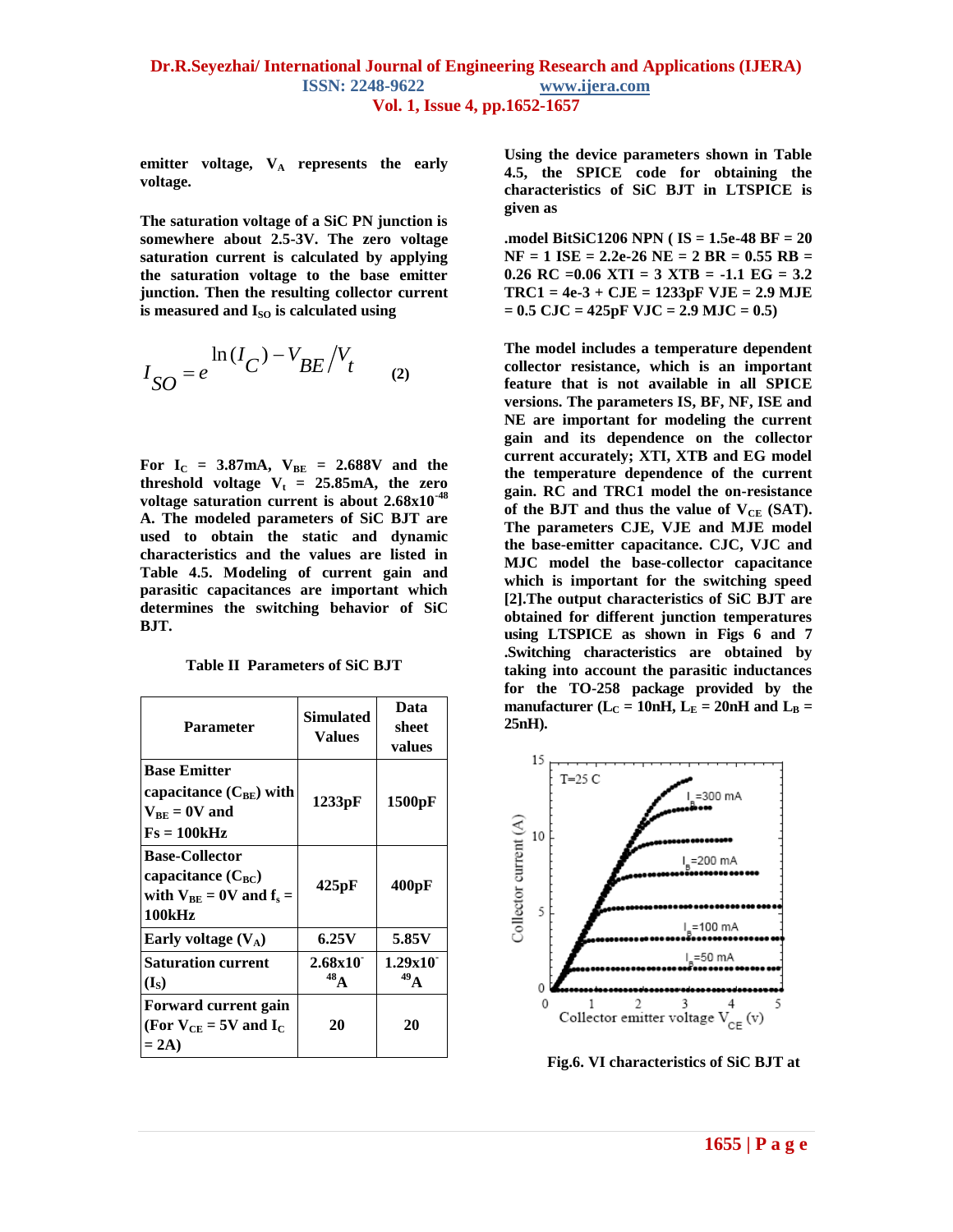# **Dr.R.Seyezhai/ International Journal of Engineering Research and Applications (IJERA) ISSN: 2248-9622 www.ijera.com Vol. 1, Issue 4, pp.1652-1657**





## **IV.COMPARISON OF SiC BJT AND Si IGBT**

**A state-of-the-art 1200V Si IGBT has been selected for compring with SiC BJT and the output characteristics of both the devices are shown in Fig.8.**





**The IGBT has a forward voltage drop of 3.3V at collector current density**  $J_C = 100A/cm^2$ **while the forward voltage of the SiC BJT is only 0.59V** 

**much smaller than the Si IGBT. This means the conduction losses in the SiC BJT will be much smaller than that of Si IGBT.**

## *1. Calculation of conduction and switching losses*

**SiC BJT is a fast switching device having very little stored charge during forward conduction and virtually negligible storage time delay during turn-off compared to a Si power BJT. It has a small tail current which enables significantly lower turn-off switching losses compared to a Si IGBT. The attractive feature of SiC BJT is that it is basically free of second breakdown and has a square reverse biased safe operating area. The design of driver circuit for SiC BJT is crucial since it requires an on-state base current of at least 400mA [5,6]. The high dynamic base current is achieved by employing a fast IC driver IXDN509 and a external base resistor with a capacitor in parallel. Although the driver loss of SiC BJT is much higher than Si IGBT, all other losses including the turn-on, turn-off, and conduction loss of SiC BJT are much smaller than Si IGBT, making the total loss of SiC BJT much lower than Si IGBT as shown in Fig.9.**



**Fig.9 Loss comparison of Si IGBT and SiC BJT**

**The loss comparison shown in Fig.9 confirms that SiC BJT has much lower conduction and switching losses than Si IGBT. Moreover, a square RBSOA makes the SiC BJT more**